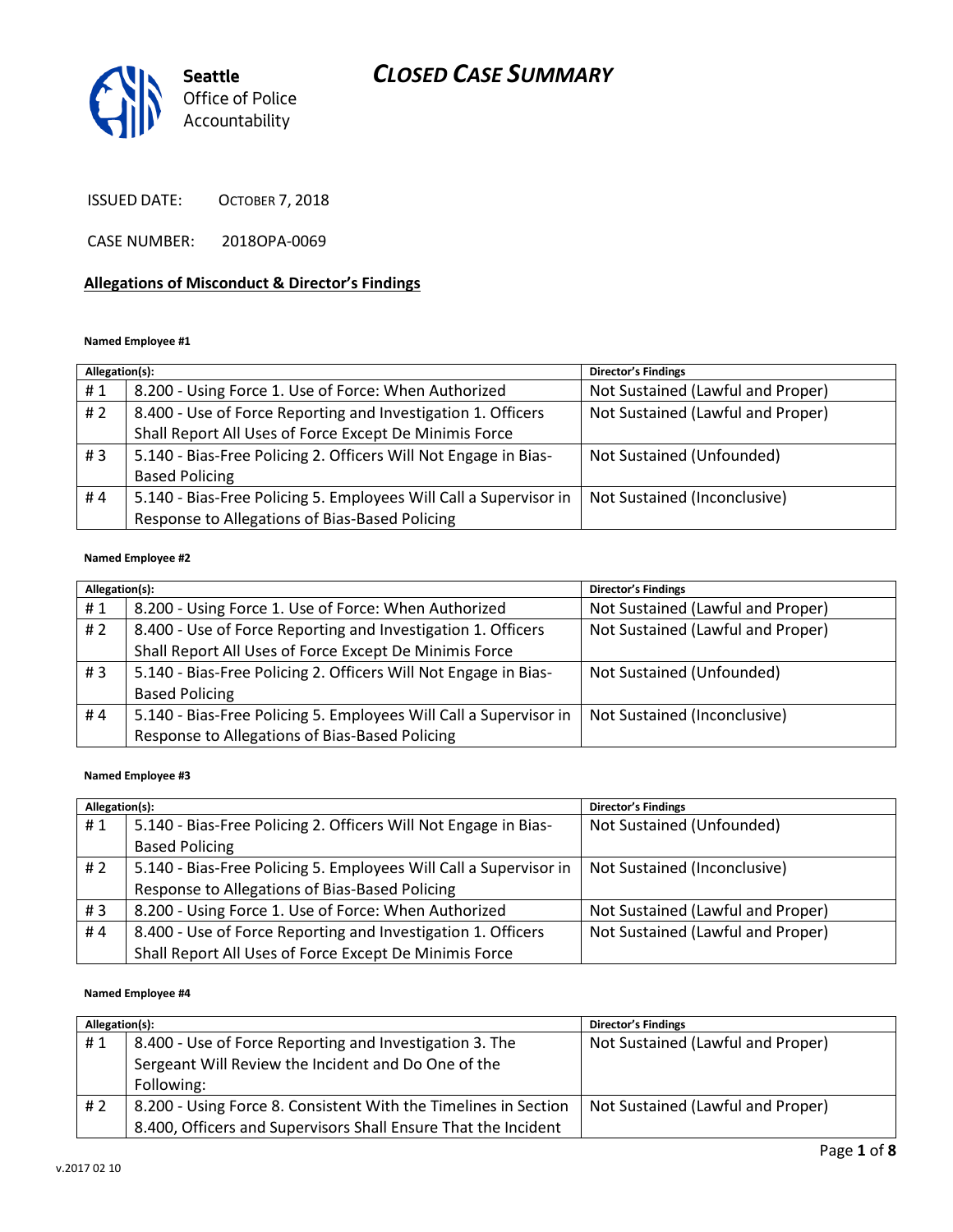

**Seattle** *Office of Police Accountability*

OPA CASE NUMBER: 2018OPA-0069

|    | Is Accurately and Properly Reported, Documented, and<br>Investigated                                                                                                                                     |                                   |
|----|----------------------------------------------------------------------------------------------------------------------------------------------------------------------------------------------------------|-----------------------------------|
| #3 | 5.002 - Responsibilities of Employees Concerning Alleged<br>Policy Violations 5. Supervisors Will Investigate or Refer<br>Allegations of Policy Violations Depending on the Severity of<br>the Violation | Not Sustained (Lawful and Proper) |

## *This Closed Case Summary (CCS) represents the opinion of the OPA Director regarding the misconduct alleged and therefore sections are written in the first person.*

## **EXECUTIVE SUMMARY:**

The Complainant alleged that he was beaten by the Named Employees and that they violated his constitutional rights. It was further alleged that the Named Employees failed to report allegations of biased policing, as well as that Named Employee #4 failed to properly and timely cause force to be investigated.

## **STATEMENT OF FACTS:**

Officers, including Named Employee #1 (NE#1), Named Employee #2 (NE#2), and Named Employee #3 (NE#3) responded to the Complainant's residence. They had been dispatched to a potential domestic violence situation. The victim, who is the Complainant's daughter, stated that she had been in an argument with her father when he grabbed her upper shirt area. She told the Complainant not to touch her and indicated that she was going to call the police. He then twisted the victim's thumb and grabbed her arm. The Complainant also tried to take the victim's phone away from her.

The officers made contact with the Complainant. He appeared to be intoxicated. When asked about the victim's allegations, the Complainant stated that he had been disciplining her. The officers asked the Complainant to step outside of his house but he initially refused. The officers then made the decision to place the Complainant under arrest. The officers asked the Complainant, who was seated at the time, to stand up. He refused. NE#1 and NE#2 reported that they effectuated a soft takedown of the Complainant, wherein they grabbed his arms and eased him down to the ground. They denied that this force caused or appeared to cause any injury. The officers confirmed that the Complainant had a lump on the side of his head. This injury was diagnosed as old by medics. The Complainant yelled and struggled against the officers; however, NE#3 was able to handcuff him without using anything other than de minimis force.

The Complainant was then transported to the South Precinct. At that time, he made the following statements that were captured by the ICV for both NE#1 and NE#2: "White motherfuckers, officers are intoxicated by bigotry, you ain't shit, you are a White motherfucking White man." The Complainant later stated while he was being transported to the precinct by NE#1: "You don't know much do ya, but taking Black motherfuckers to jail, huh? All it takes is for someone to say a Black man did something for them to send some fucking White men." Neither NE#1 nor any of the other Named Employees reported these statements to a supervisor.

The Complainant complained of pain from tight handcuffs. Named Employee #4 (NE#4) stated that he checked the handcuffs in response to that complaint. A Type I force report was completed by NE#3 based on the complaint of pain.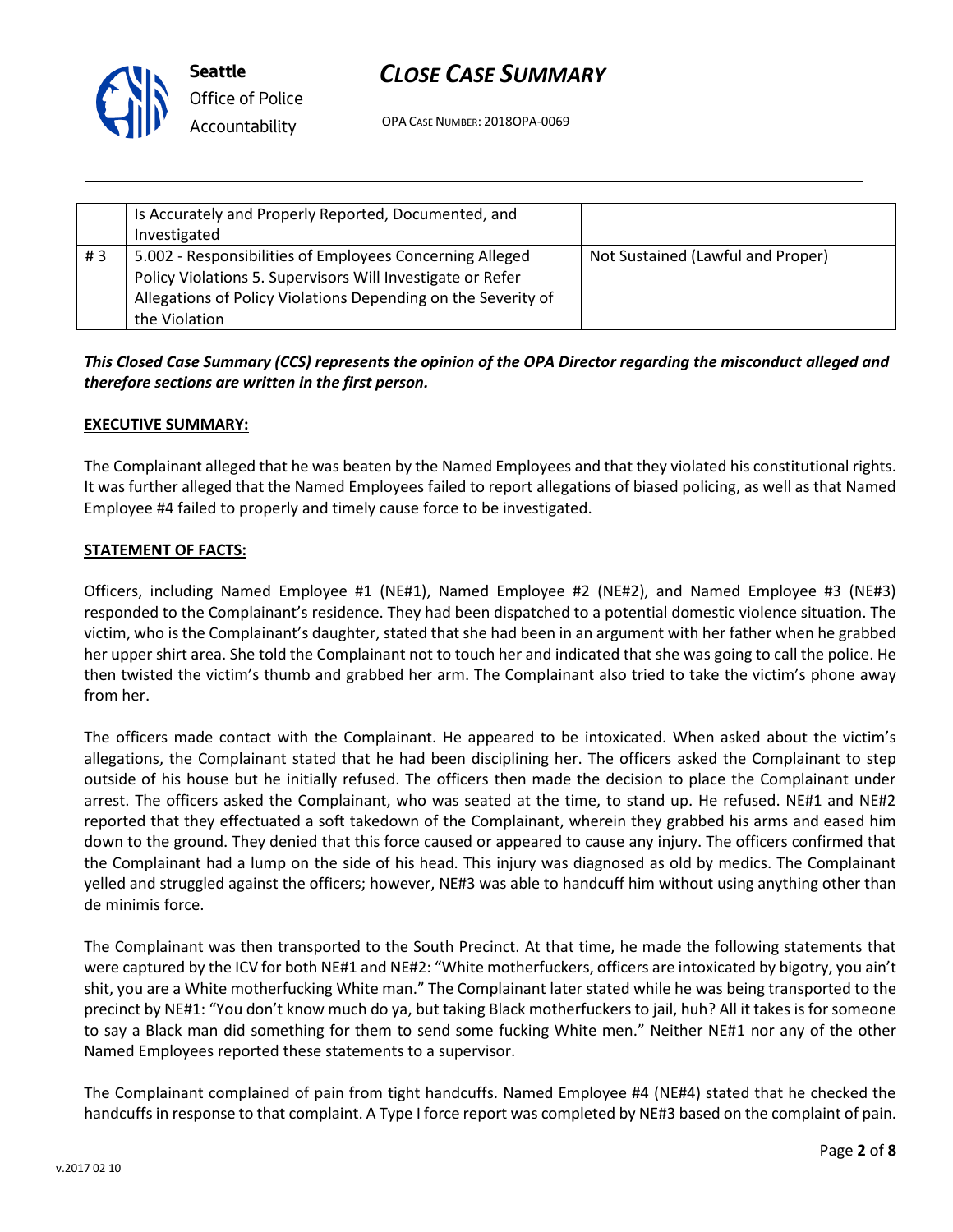

OPA CASE NUMBER: 2018OPA-0069

No reports were generated for the force used to take the Complainant down to the ground and to handcuff him. Moreover, no force report was generated concerning the injury suffered by the Complainant.

The Complainant electronically submitted this claim to OPA. He alleged that he was beaten by multiple SPD officers and that his constitutional rights were violated. This investigation followed.

#### **ANALYSIS AND CONCLUSIONS:**

## **Named Employee #1 - Allegation #1** *8.200 - Using Force 1. Use of Force: When Authorized*

SPD Policy 8.200(1) requires that force used by officers be reasonable, necessary and proportional. Whether force is reasonable depends "on the totality of the circumstances" known to the officers at the time of the force and must be balanced against "the rights of the subject, in light of the circumstances surrounding the event." (SPD Policy 8.200(1).) The policy lists a number of factors that should be weighed when evaluating reasonableness. (*See id*.) Force is necessary where "no reasonably effective alternative appears to exist, and only then to the degree which is reasonable to effect a lawful purpose." (*Id*.) Lastly, the force used must be proportional to the threat posed to the officer. (*Id*.)

Based on my review of the record, force appears to have been used twice by the Named Employees. First, it appears that NE#1 and NE#2 used force to perform a soft takedown on the Complainant to move him to the ground when he refused to stand up from his chair. Second, NE#3 used force to handcuff the Complainant after his arrest. There is absolutely no evidence supporting the Complainant's allegation that he was beaten by police.

With regard to the first application of force, the officers had probable cause to arrest the Complainant. When he refused to stand up to allow the officers to take him into custody, the officers were permitted to use force to get him under control and to handcuff him. The force used to take him to the ground in a soft takedown was reasonable under the circumstances. Moreover, given the Complainant's physical and verbal resistance, the force was necessary and I do not believe that the officers felt that they had any reasonable alternatives to that force. Lastly, I find that the force was proportional to ensure that the Complainant could be taken into custody. While the Complainant had an injury to his head, there is no evidence suggesting that this injury was caused by this takedown. Indeed, the officers denied that this was the case. Moreover, the medics who treated the Complainant characterized the injury as old. As such, I conclude that this force was consistent with policy.

I similarly find that the handcuffing of the Complainant was also reasonable, necessary, and proportional for the same reasons as stated above. Moreover, that the Complainant later complained of pain from the handcuffs is unfortunate but does not make this force unnecessary or contrary to policy. I note that NE#4 checked the handcuffs in response to the Complainant's complaint of pain and ensured that they were not too tight.

For these reasons, I recommend that this allegation be Not Sustained – Lawful and Proper as against NE#1, NE#2, and NE#3.

Recommended Finding: **Not Sustained (Lawful and Proper)**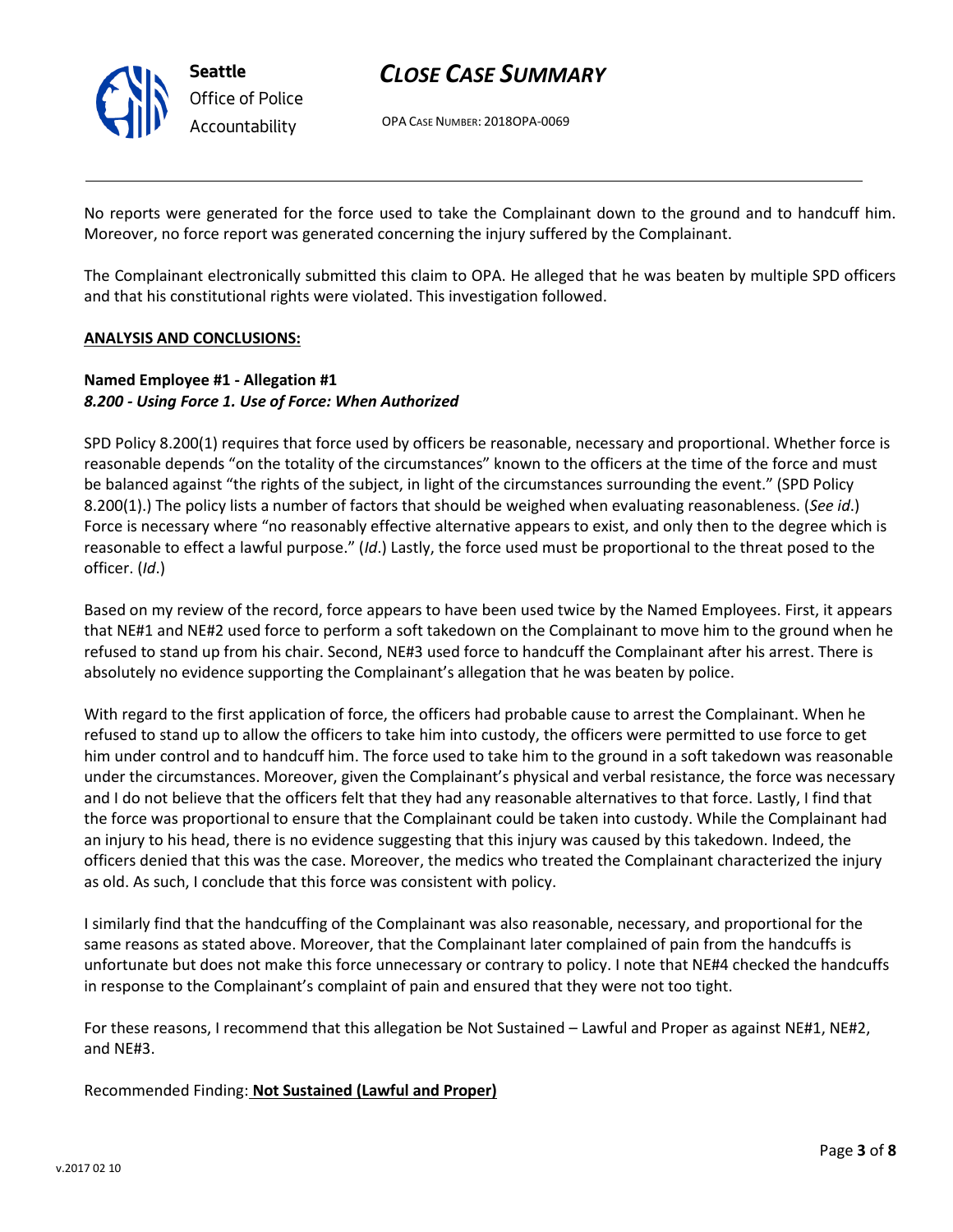



OPA CASE NUMBER: 2018OPA-0069

## **Named Employee #1 - Allegation #2**

## *8.400 - Use of Force Reporting and Investigation 1. Officers Shall Report All Uses of Force Except De Minimis Force*

SPD Policy 8.400-POL-1 requires that officers document all uses of force except for de minimis force. Here, NE#1, NE#2, and NE#3 all stated that they solely used de minimis force on the Complainant. As such, they did not complete use of force reports concerning the soft takedown or handcuffing (NE#3 did complete a Type I report concerning the complaint of pain from handcuffs). While the Complainant had an injury to his head, none of the Named Employees believed that this injury was caused by their force. Moreover, as discussed above, the injury was characterized as old by the medics who examined the Complainant.

For these reasons, I find that the Named Employees acted consistent with policy when they did not document the soft takedown and the handcuffing in use of force reports.

## Recommended Finding: **Not Sustained (Lawful and Proper)**

## **Named Employee #1 - Allegation #3** *5.140 - Bias-Free Policing 2. Officers Will Not Engage in Bias-Based Policing*

This allegation was classified due to some of the statements made by the Complainant at the time of his arrest. Those statements, which are detailed above, do not explicitly allege that his arrest was the result of biased policing; however, they suggest that the officers came into contact with him because they are White and he is African-American. Notably, in the written complaint that the Complainant submitted to OPA, he did not make a bias allegation.

SPD policy prohibits biased policing, which it defines as "the different treatment of any person by officers motivated by any characteristic of protected classes under state, federal, and local laws as well other discernible personal characteristics of an individual." (SPD Policy 5.140.) This includes different treatment based on the race of the subject. (*See id*.)

The Named Employees all denied engaging in biased policing. Based on my review of the record, I find no evidence indicating that the officers' response to the scene, the arrest of the Complainant, and his detention were the result of biased policing. Instead, I find that the officers responded to a domestic violence call and, once they determined that that the Complainant was the primary aggressor, they were required to arrest him and did so. Notably, the officers' interaction with the Complainant was largely captured by Department video. There is no indication of any bias from OPA's review of that video.

As such, I recommend that this allegation be Not Sustained – Unfounded as against NE#1, NE#2, and NE#3.

## Recommended Finding: **Not Sustained (Unfounded)**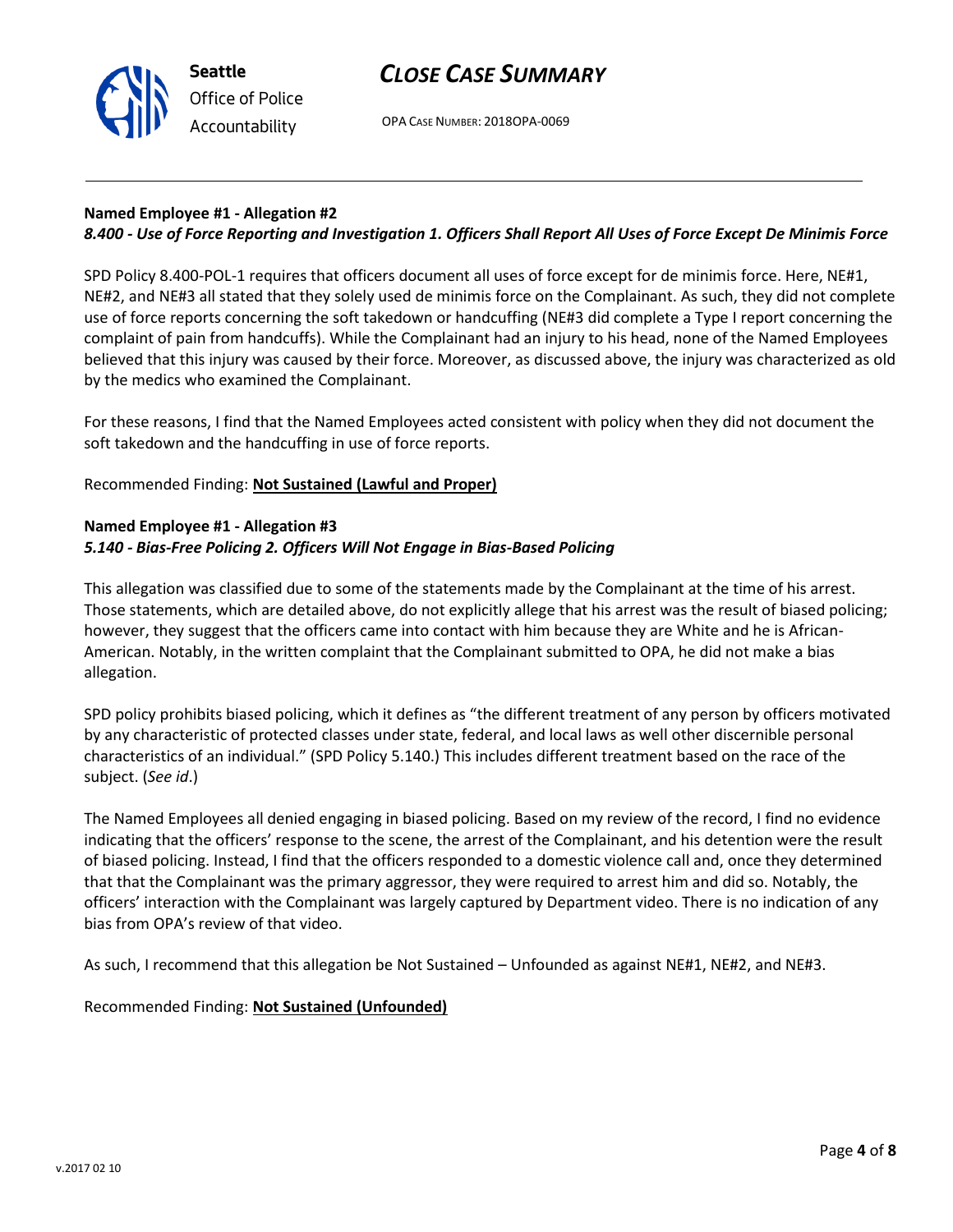

OPA CASE NUMBER: 2018OPA-0069

### **Named Employee #1 - Allegation #4**

*5.140 - Bias-Free Policing 5. Employees Will Call a Supervisor in Response to Allegations of Bias-Based Policing*

SPD Policy 5.140-POL-5 requires Department employees to call a supervisor in response to allegations of biased policing.

As discussed above, the Complainant made several statements that arguably suggested that he was alleging biased policing. All of the Named Employees denied hearing such statements. They further told OPA that, had they heard the statements, they would have notified a supervisor.

The most significant of the statements were made while the Complainant was being transported to the precinct by NE#1. NE#1 denied hearing them and, from OPA's review of the video, he did not respond to anything that the Complainant stated while in the patrol vehicle. This certainly suggests that, as NE#1 indicated, he did not hear what was said.

While close, I think the statements made by the Complainant rose to the level of allegations of biased policing. Ultimately, I cannot determine whether the Named Employees heard these statements. Had they heard them, they would have been required to notify a supervisor. If not, they cannot be penalized for what they did not know about. For these reasons, I recommend that this allegation be Not Sustained – Inconclusive as against NE#1, NE#2, and NE#3.

#### Recommended Finding: **Not Sustained (Inconclusive)**

#### **Named Employee #2 - Allegation #1** *8.200 - Using Force 1. Use of Force: When Authorized*

For the same reasons as stated above (*see* Named Employee #1, Allegation #1), I recommend that this allegation be Not Sustained – Lawful and Proper.

Recommended Finding: **Not Sustained (Lawful and Proper)**

#### **Named Employee #2 - Allegation #2**

*8.400 - Use of Force Reporting and Investigation 1. Officers Shall Report All Uses of Force Except De Minimis Force*

For the same reasons as stated above (*see* Named Employee #1, Allegation #2), I recommend that this allegation be Not Sustained – Lawful and Proper.

Recommended Finding: **Not Sustained (Lawful and Proper)**

# **Named Employee #2 - Allegation #3**

#### *5.140 - Bias-Free Policing 2. Officers Will Not Engage in Bias-Based Policing*

For the same reasons as stated above (*see* Named Employee #1, Allegation #3), I recommend that this allegation be Not Sustained – Unfounded.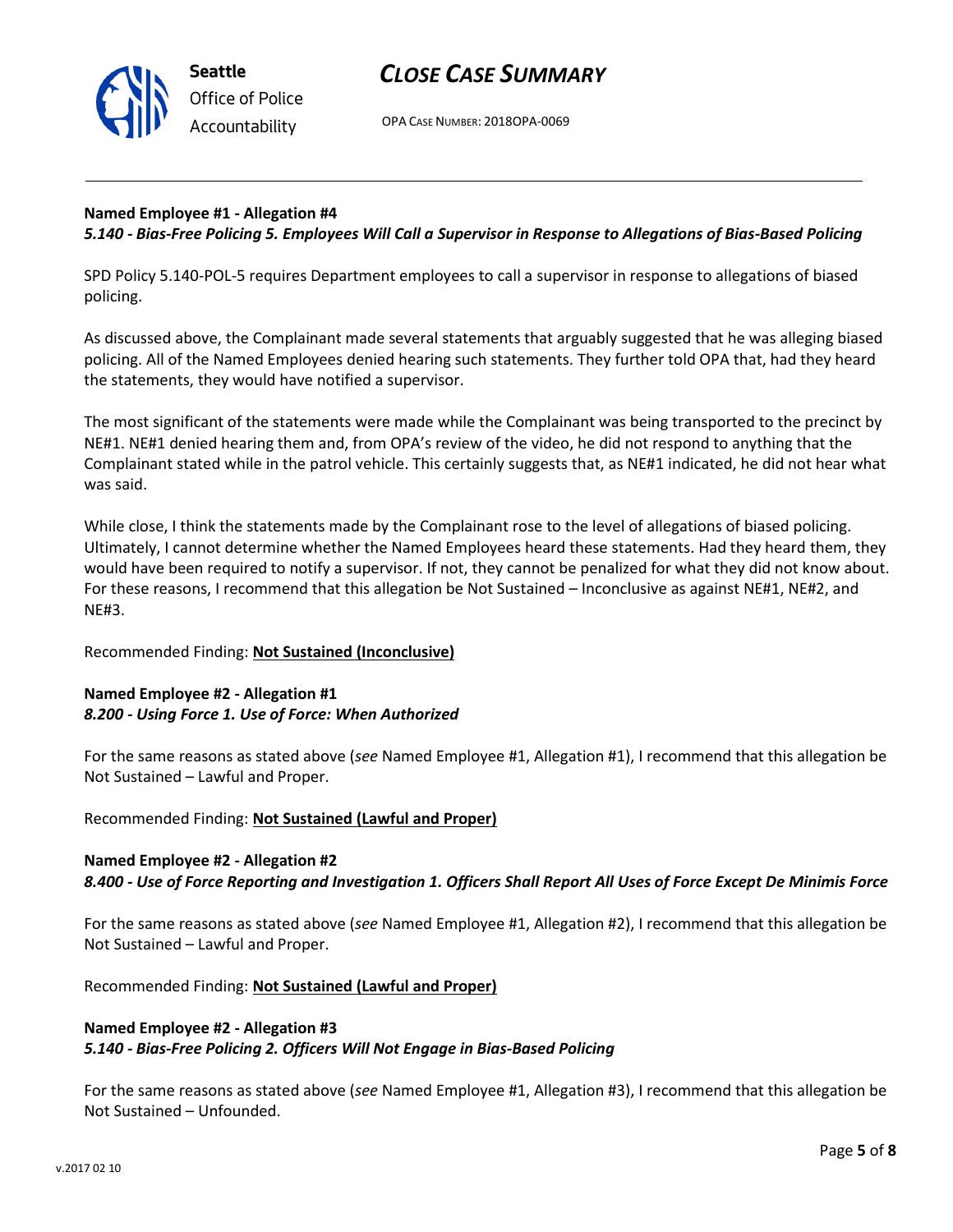

OPA CASE NUMBER: 2018OPA-0069

#### Recommended Finding: **Not Sustained (Unfounded)**

#### **Named Employee #2 - Allegation #4**

*5.140 - Bias-Free Policing 5. Employees Will Call a Supervisor in Response to Allegations of Bias-Based Policing*

For the same reasons as stated above (*see* Named Employee #1, Allegation #4), I recommend that this allegation be Not Sustained – Inconclusive.

Recommended Finding: **Not Sustained (Inconclusive)**

## **Named Employee #3 - Allegation #1** *5.140 - Bias-Free Policing 2. Officers Will Not Engage in Bias-Based Policing*

For the same reasons as stated above (*see* Named Employee #1, Allegation #3), I recommend that this allegation be Not Sustained – Unfounded.

Recommended Finding: **Not Sustained (Unfounded)**

## **Named Employee #3 - Allegation #2** *5.140 - Bias-Free Policing 5. Employees Will Call a Supervisor in Response to Allegations of Bias-Based Policing*

For the same reasons as stated above (*see* Named Employee #1, Allegation #4), I recommend that this allegation be Not Sustained – Inconclusive.

Recommended Finding**: Not Sustained (Inconclusive)**

## **Named Employee #3 - Allegation #3** *8.200 - Using Force 1. Use of Force: When Authorized*

For the same reasons as stated above (*see* Named Employee #1, Allegation #1), I recommend that this allegation be Not Sustained – Lawful and Proper.

Recommended Finding: **Not Sustained (Lawful and Proper)**

## **Named Employee #3 - Allegation #4** *8.400 - Use of Force Reporting and Investigation 1. Officers Shall Report All Uses of Force Except De Minimis Force*

For the same reasons as stated above (*see* Named Employee #1, Allegation #2), I recommend that this allegation be Not Sustained – Lawful and Proper.

Recommended Finding: **Not Sustained (Lawful and Proper)**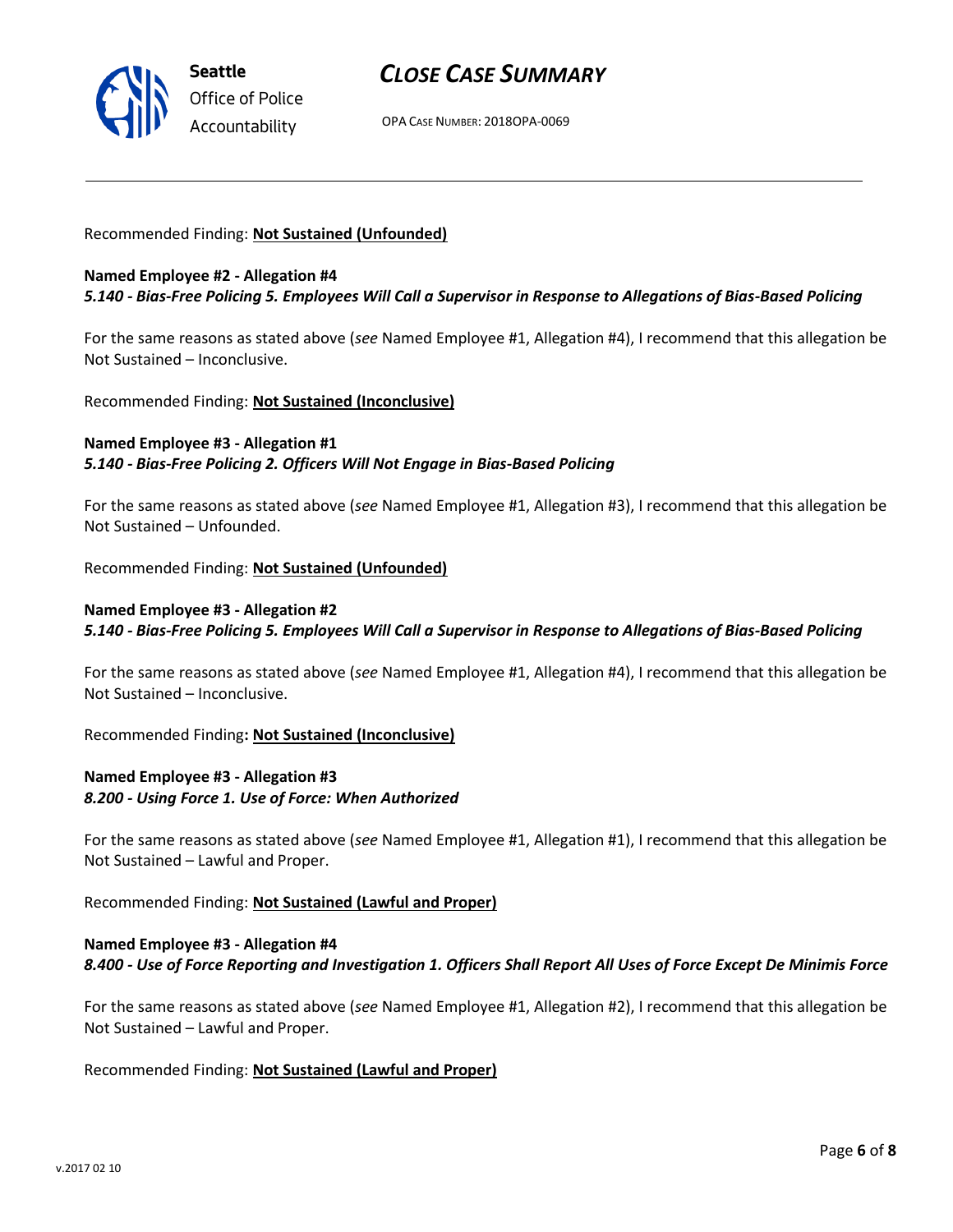

OPA CASE NUMBER: 2018OPA-0069

## **Named Employee #4 - Allegation #1**

*8.400 - Use of Force Reporting and Investigation 3. The Sergeant Will Review the Incident and Do One of the Following:*

SPD Policy 8.400-POL-3 requires that a Sergeant must review a force incident, classify the force by type, and cause it to be investigated.

A review of Department video indicated that none of the Named Employees told NE#4 that they used reportable force on the Complainant. Moreover, the Complainant, himself, did not make an allegation of excessive force to NE#4.

NE#4 told OPA that he noticed the injury to the Complainant's head while the Complainant was in the holding cell. He asked the Complainant about the injury, but the Complainant refused to answer his questions. He further learned that the medics had diagnosed the injury as old, which suggested that it had been incurred before the Complainant's interaction with the Named Employees.

NE#4 indicated that he was an Acting Sergeant on the date in question and did not have substantial experience with investigating force. As such, NE#2 stated that he sought advice from another Sergeant who told NE#4 to speak with the Complainant's daughter and the daughter's friend. NE#4 did so, but they were unaware of the injury.

In summary, NE#4 did not order any of the officers to complete force reporting concerning this injury because of the following: the officers denied using any force that could have caused the injury; the Complainant did not allege excessive force or that he had been injured by the officers; and the injury was diagnosed as old. While I think best practice would have been to document the injury in some fashion even if NE#4 did not believe that it was caused by the officers, I do not believe that his failure to do so violated policy. As such, I recommend that this allegation be Not Sustained – Lawful and Proper.

#### Recommended Finding**: Not Sustained (Lawful and Proper)**

#### **Named Employee #4 - Allegation #2**

*8.200 - Using Force 8. Consistent With the Timelines in Section 8.400, Officers and Supervisors Shall Ensure That the Incident Is Accurately and Properly Reported, Documented, and Investigated*

For the same reasons as stated above (*see* Named Employee #4, Allegation #1), I recommend that this allegation be Not Sustained – Lawful and Proper.

Recommended Finding: **Not Sustained (Lawful and Proper)**

#### **Named Employee #4 - Allegation #3**

## *5.002 - Responsibilities of Employees Concerning Alleged Policy Violations 5. Supervisors Will Investigate or Refer Allegations of Policy Violations Depending on the Severity of the Violation*

SPD Policy 5.002-POL-5 requires supervisors who become aware of a potential policy violation to investigate or refer the allegations depending on their severity. Minor allegations of misconduct may be investigated by a supervisor,